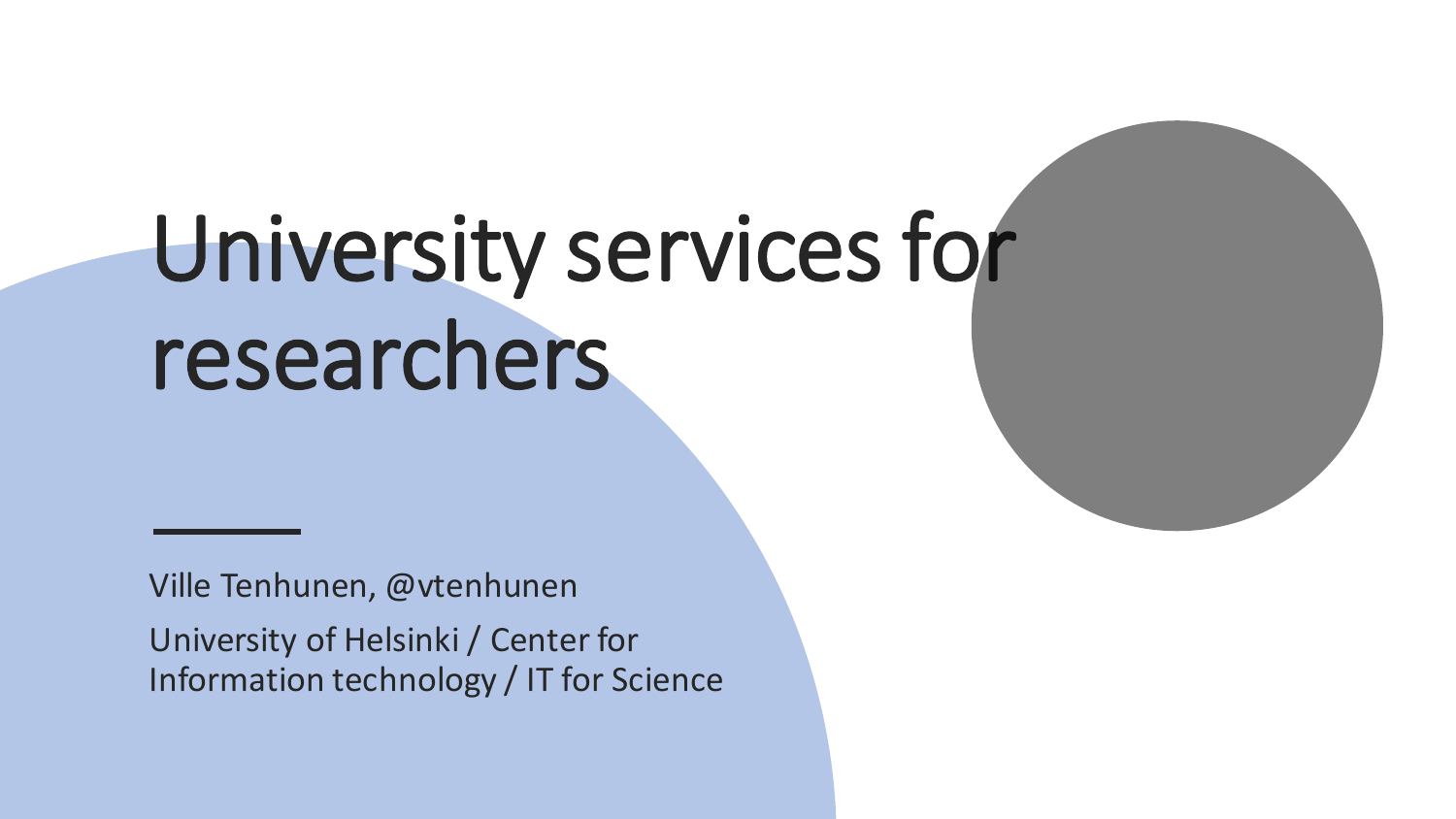### IT for Science in a nutshell

#### **HPC**

- Development
- Support
- Maintenance
- Consulting

#### Data engineering

- Support for projects
- Data science, machine ٠ learning and deep learning environments and **infrastructures**

#### Consulting

- Support for research projects and groups
- **CSC** services
- Hardware & software

#### **Services**

- Services for research groups and departments
- version.helsinki.fi
- **VDI** environments  $\bullet$
- Cubbli and fuxi laptop images ٠
- etc.  $\bullet$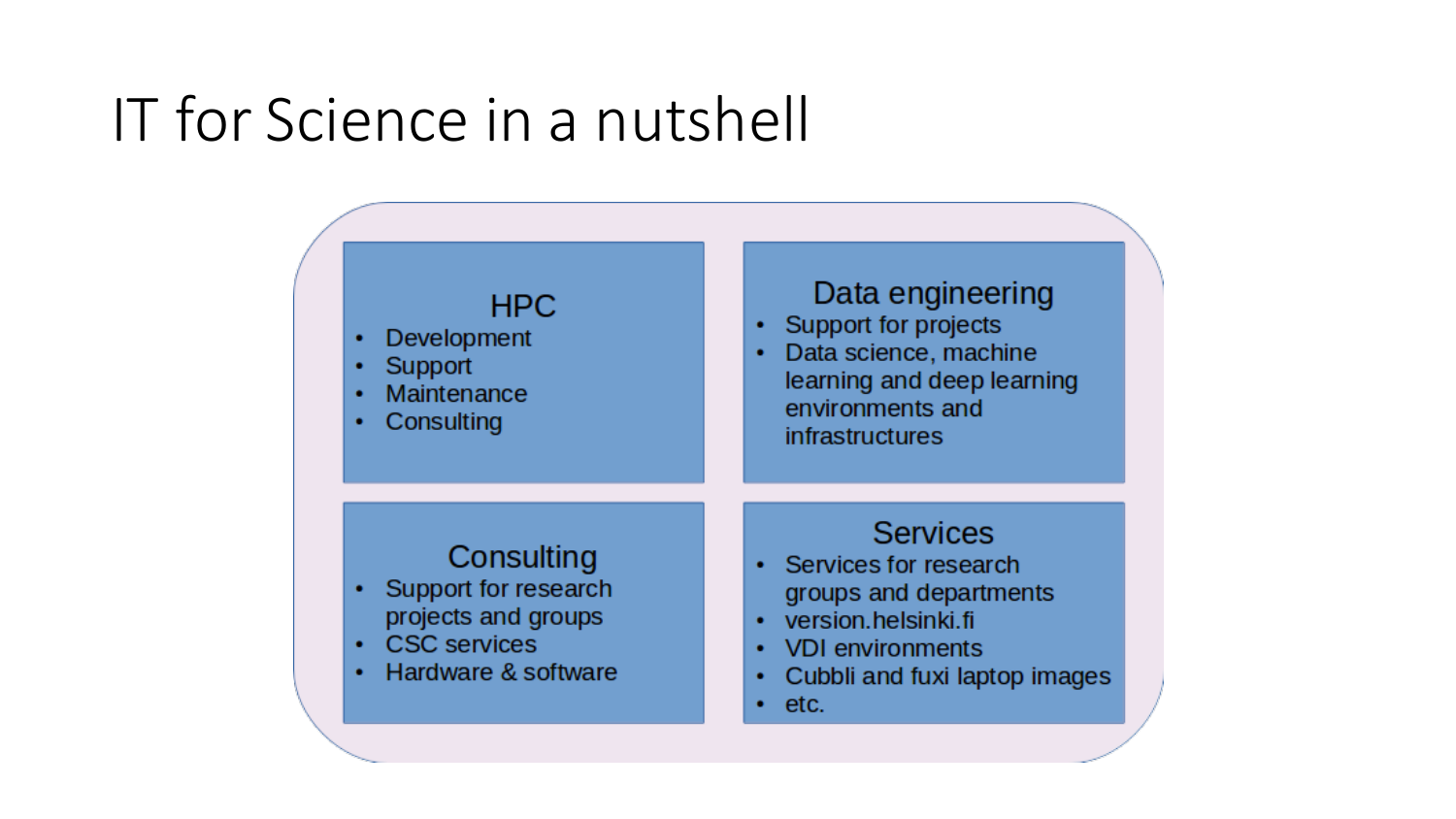## University HPC in 2019

- Trasparent HPC (closer to worstations and laptops)
- 8 New GPU's (P100)
- Greater Scalability (Enable 30+ node MPI jobs)
- Very fast I/O (~1Pb, peak throughput 200 GB/s)
- Up to par software stack and Development Tools (Modules)
- Lowering the Learning Curve (Tutorials, collaboration with Aalto)
- HPC Garage and Workshops
- Investor Groups for better ROI

#### **TURSO**

- Combination of Kale, Ukko2, Alcyone etc. clusters
- Part of FGCI
- For batch and interactive use
- $\cdot$  8+4 GPU's
- > 7000 CPU cores
- ~ 1PB storage LUSTRE (fast)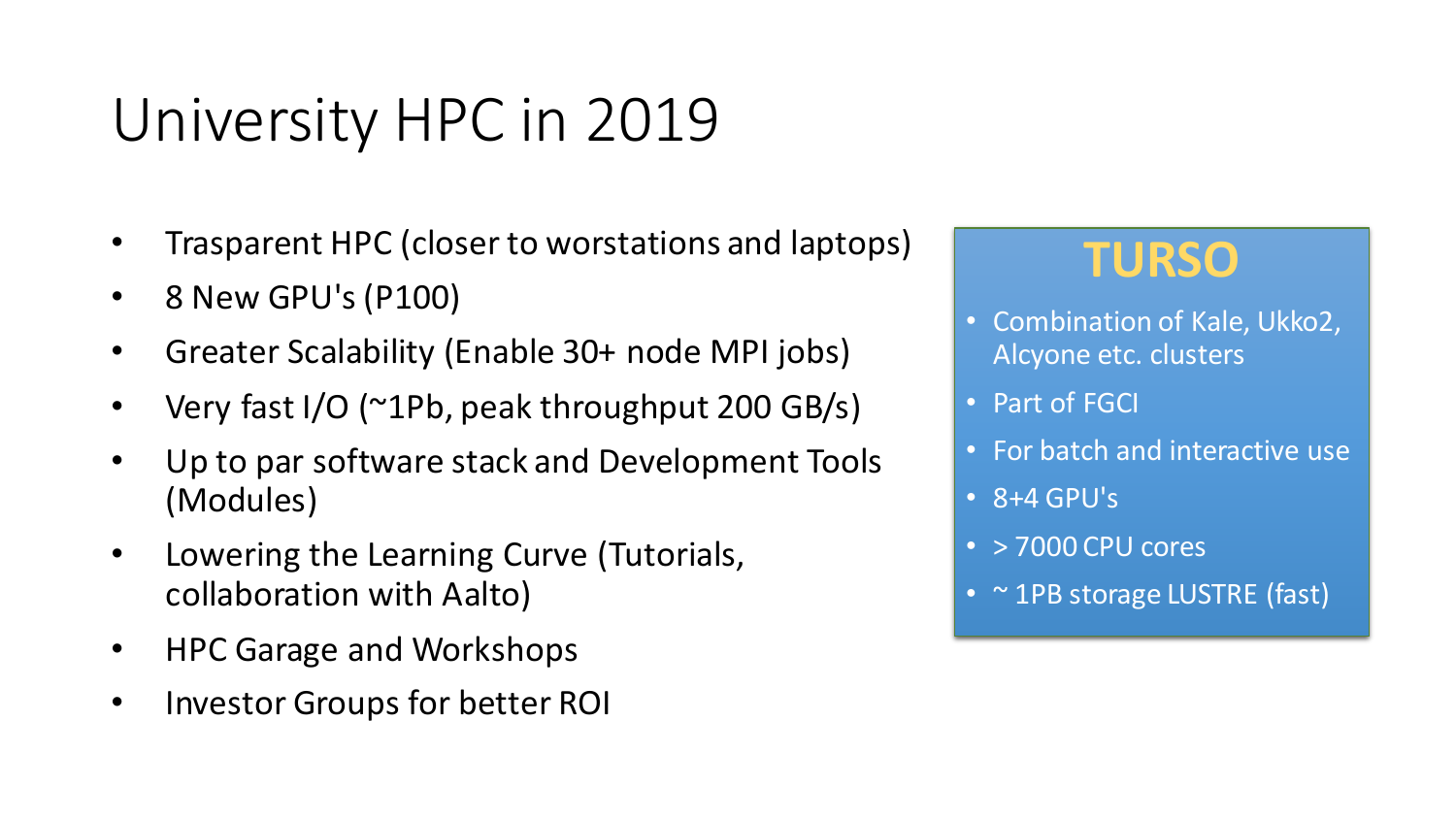## Cubbli 18

- Cubbli Linux 18, operating system for those who compute
- Software stack designed to support growing from laptop to local clusters to CSC
- Also, support for CUDA computing
- If any software is missing, please contact Helpdesk.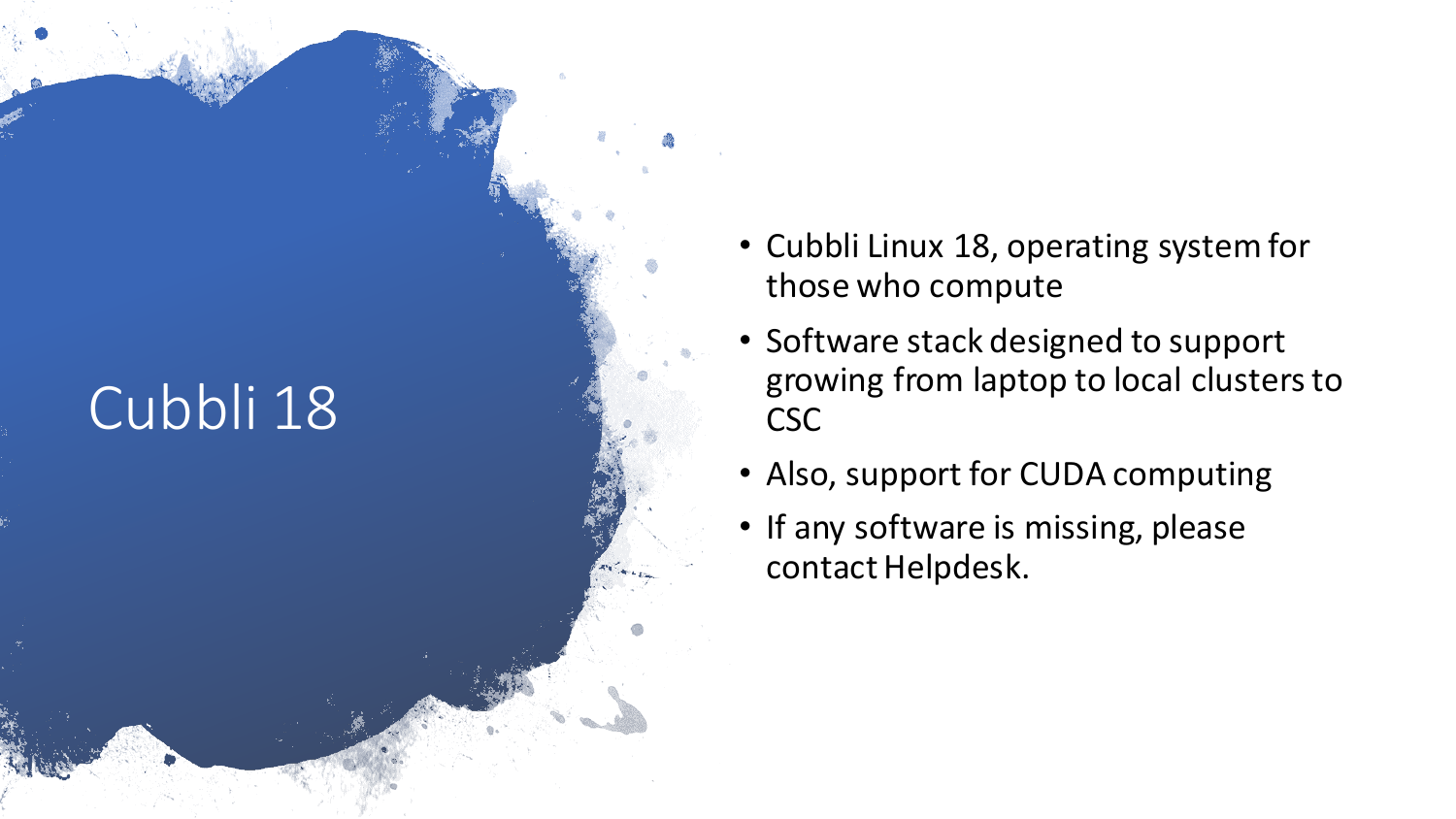

#### VMware Virtual Desktop Infrastructure (VDI)

- Provide end users access to all of their virtual desktops, applications, and online services through a single digital workspace
- All software already installed
- VMware Horizon Client is installed on Windows 10 and Cubblies
- Available virtual desktops:
	- Cubbli Linux 18
	- Windows 10 for staff
	- Cubbli GPU
	- Windows 10 GPU
- Check out: [https://vdi.helsinki.fi](http://Chttps:/vdi.helsinki.fi)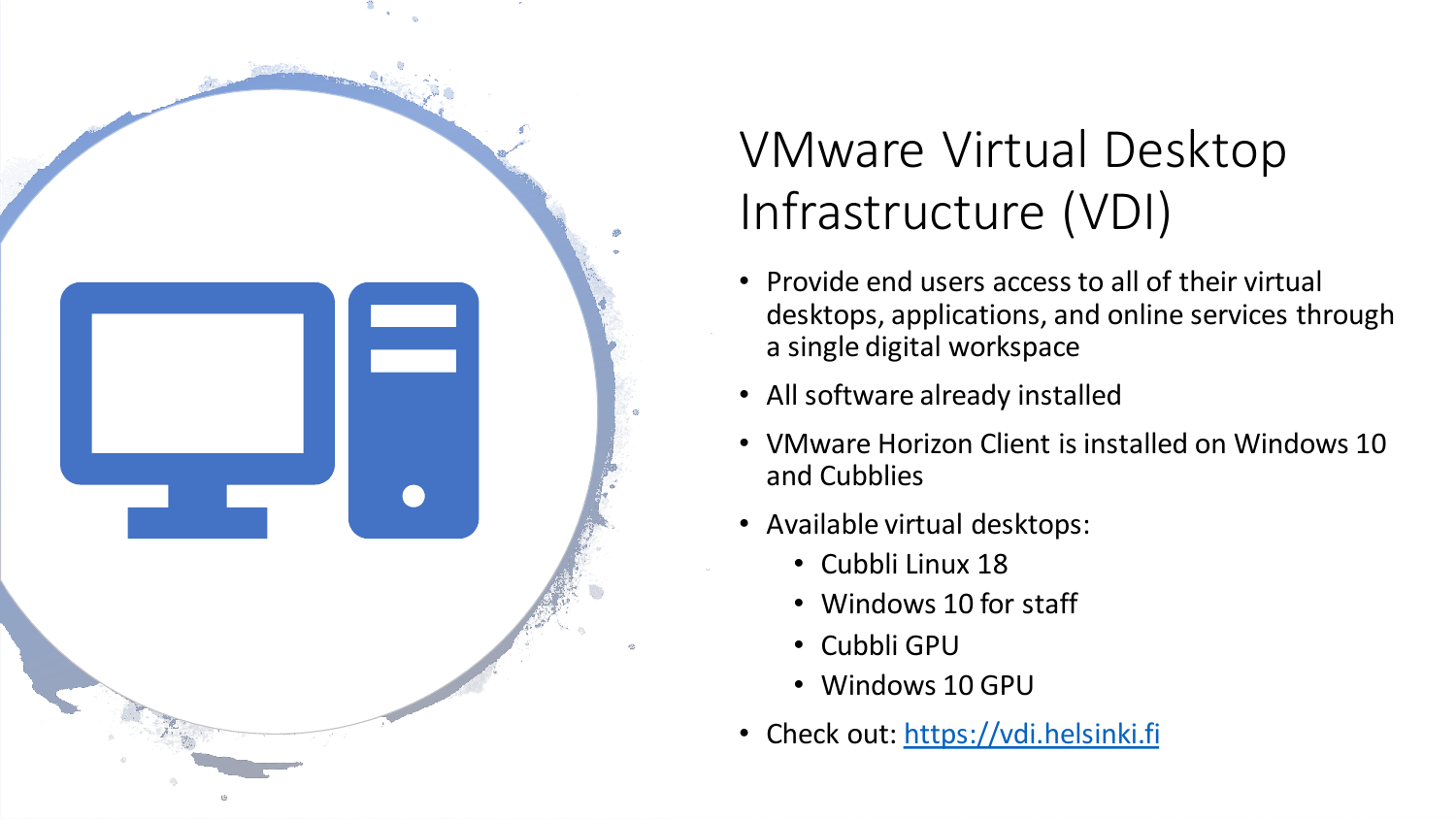

# Version.helsinki.fi

- GitLab based version control system for projects
- Internal and shared projects
	- Ideal for research collaboration
- Data is backed up nightly
- Check out: <https://version.helsinki.fi/>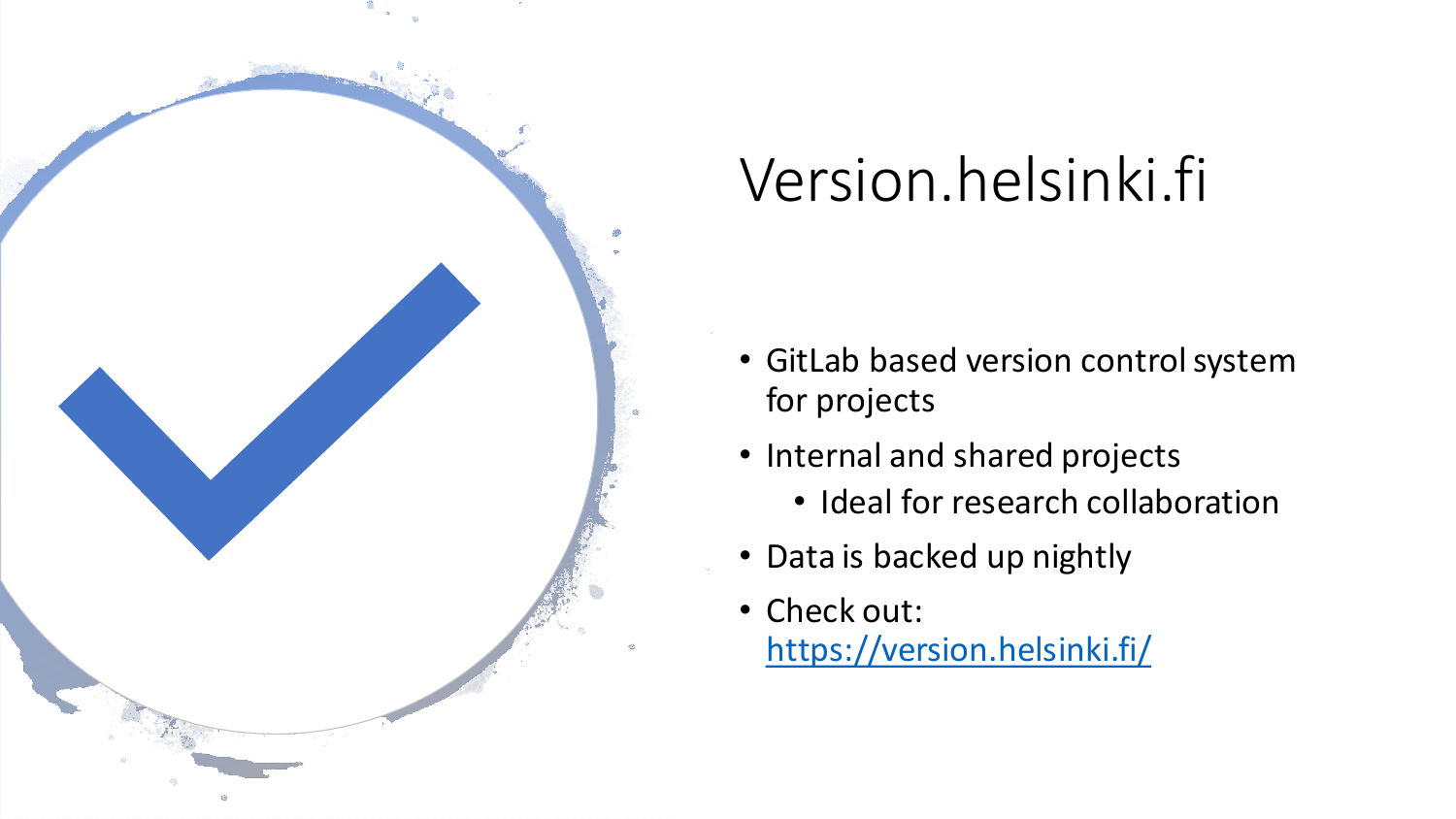#### Data storage services

- Current services from UH:
	- Home and group folders
	- virtual servers with NAS (also for sensitive data)
	- NetApp storage cluster (also for sensitive data)
	- Private servers (also for sensitive data)
	- Local services in Kumpula
- Upcoming stuff:
	- EUDAT B2DROP and B2SHARE
	- Datacloud; UH's Ceph storage (with NextCloud or S3)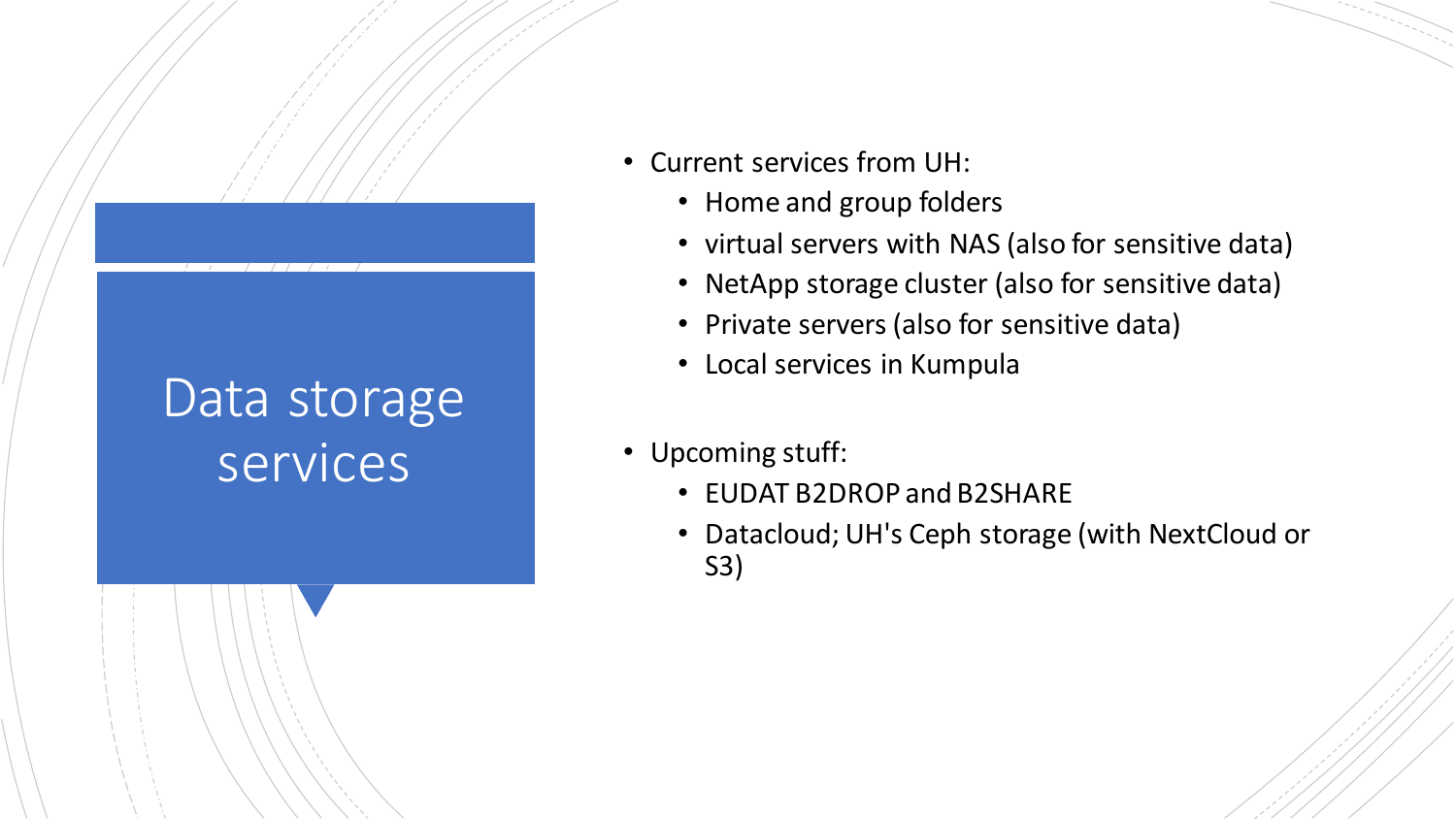### Datasupport, what it is?

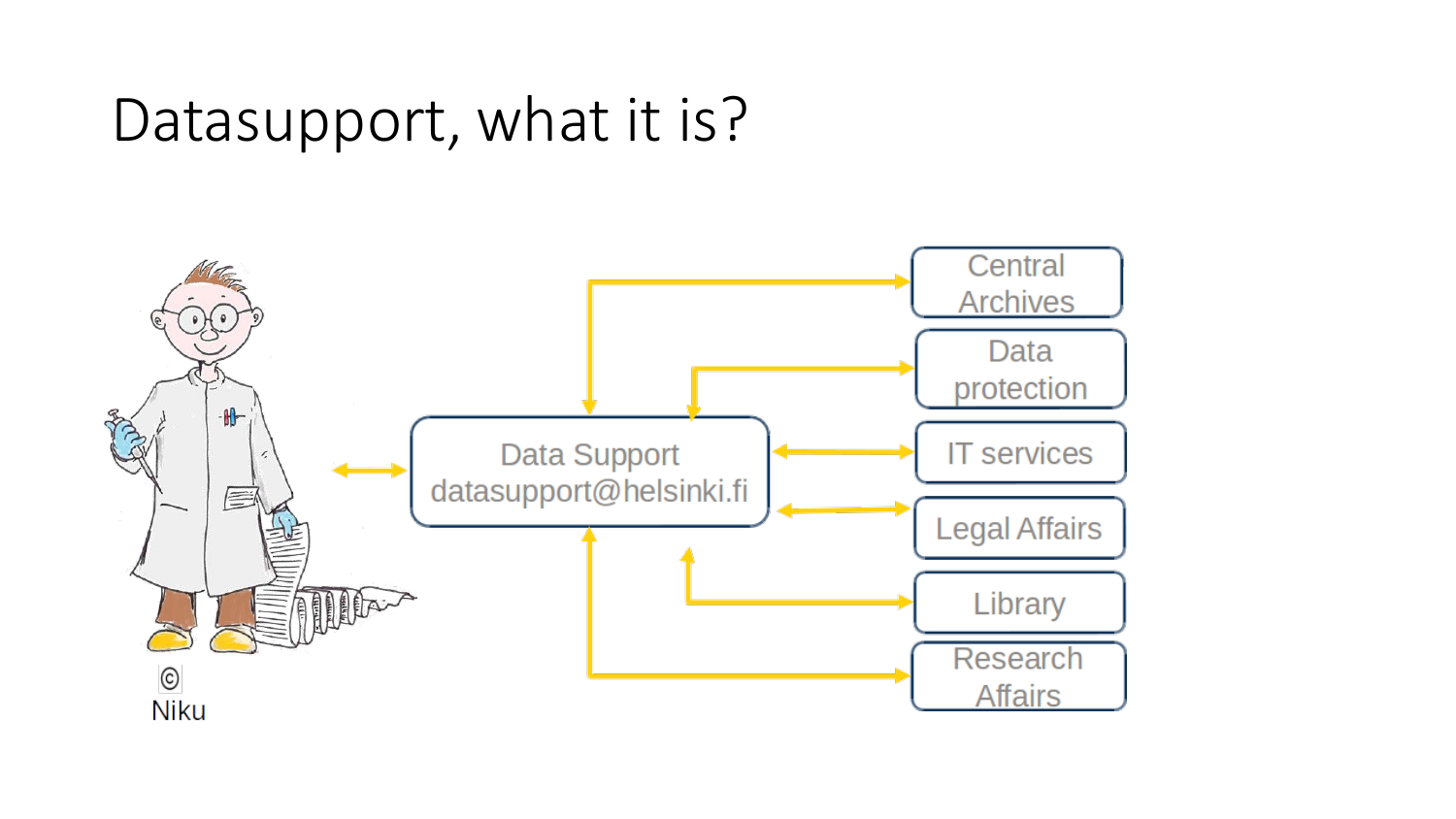### Datasupport in action

- Support with data management plans (for example for Academy of Finland funding applications)
- Training
	- DMP workshops
	- RDM Basics lectures
- Solution consultants
- Data Point in the Kumpula library (on Tuesdays 9:00-11:00)
- More information:
	- [https://www.helsinki.fi/en/research/university-of-helsinki](https://www.helsinki.fi/en/research/university-of-helsinki-datasupport)datasupport
	- <https://datasupport.helsinki.fi/> or
	- [datasupport@helsinki.fi](mailto:datasupport@helsinki.fi)

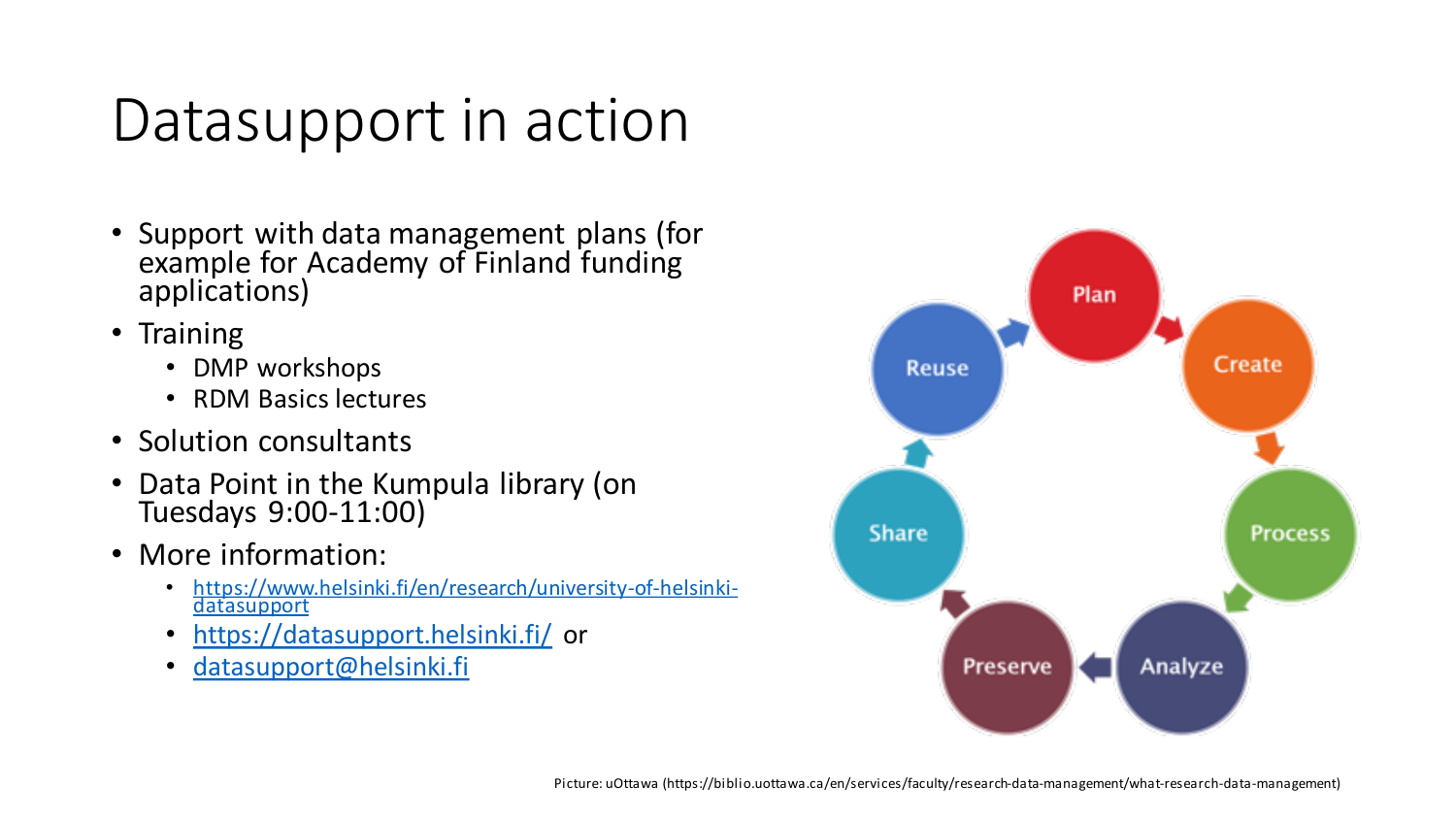## Local support for national services

- Cloud services (ePouta)
- FAIR Data: <https://www.fairdata.fi/>
	- IDA
	- Long term preservation: PAS
- [https://dmptuuli.fi](https://dmptuuli.fi/)